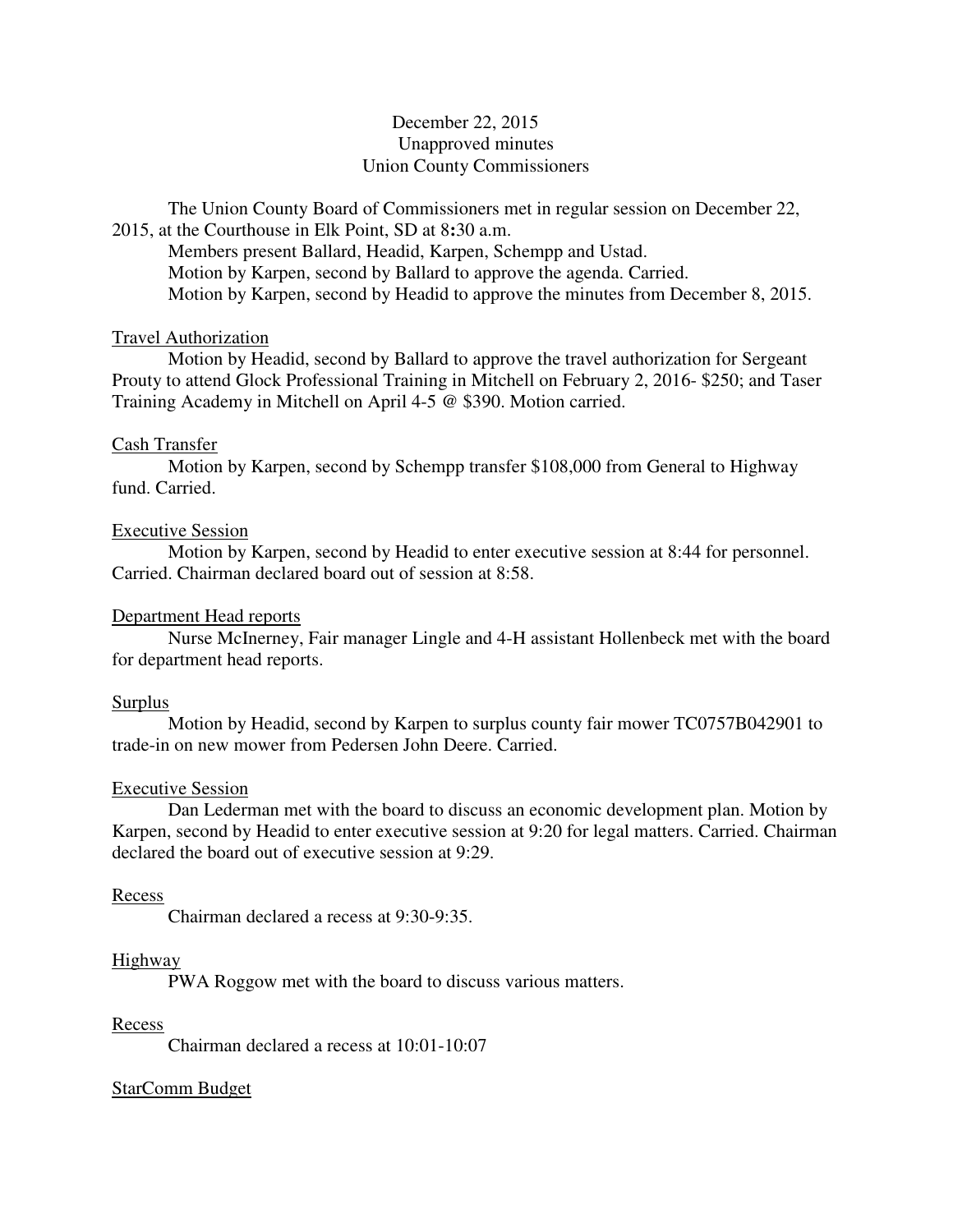Motion by Karpen, second by Headid to approve and sign the Star Comm budget for July 1, 2016 through June 30, 2017 at @\$25,499.20. Carried.

## 2016 salaries

 Motion by Headid, second by Schempp to approve the following non-elected department head salary increases for 2016: 2% increase for VSO Irons, Nurse McInerney, PWA Roggow, DOE Steckelberg, Planning Director Henze, and 1.5% for Superintendent of Building and Grounds Sexton and Fair Manager, Ext/Weed Lingle. Carried.

 Motion by Ballard, second by Schempp to approve the following elected officials salary increases for 2016: 2 % for Register of Deeds Foltz, Auditor Klumper, Sheriff Limoges; Treasurer Hertel- \$49,000; no increase for States Attorney Miller. Carried.

 Motion by Ballard, second by Schempp to change the job title of Sherri Bousquet to Chief Deputy Assessor, moving to Range 2 at a salary of \$30,785.46 effective January 2016. Motion carried.

 Motion by Karpen, second by Headid to approve the recommendations by each department head for the county employees as budgeted for 2016 with the hourly wages becoming effective January 3, 2016. Motion carried.

## Legislative Audit

 Dillon DeBoer, Department of Legislative Audit, met with the board regarding the audit being performed for Union County for 2013 and 2014. Motion by Karpen, second by Headid to sign the contract with South Dakota Department of Legislative Audit for 2013 and 2014. Carried.

## Elk Point Fire Protection

 Dennis Henze, representing Elk Point Fire Protection District, met with the board to recommend Todd Gates to fill a vacant position on the EP Fire Protection District. Motion by Headid, second by Ballard to approve the recommendation of Todd Gates to the Elk Point Fire Protection District. Carried.

# Travel Policy

 Motion by Headid, second by Schempp to follow the SD state policy to adopt the travel policy which states than an employee will be paid 23 cents a mile for driving a personal vehicle unless a county vehicle was not available to them at which time they will be paid 42 cents a mile. All decisions can be appealed to the board. This policy will be added to the county employee personnel manual. Carried.

## Contingency Transfer

 Motion by Headid, second by Schempp to approve contingency transfers to States Attorney's budget of \$18,400; Register of Deeds- \$1700; Court appointed attorney- \$550. Motion carried.

## Alcester City annexation

 The board acknowledged receipt of the City of Alcester's resolution of intent to annex certain platted property contiguous to the city limits of the city of Alcester.

# Treasurer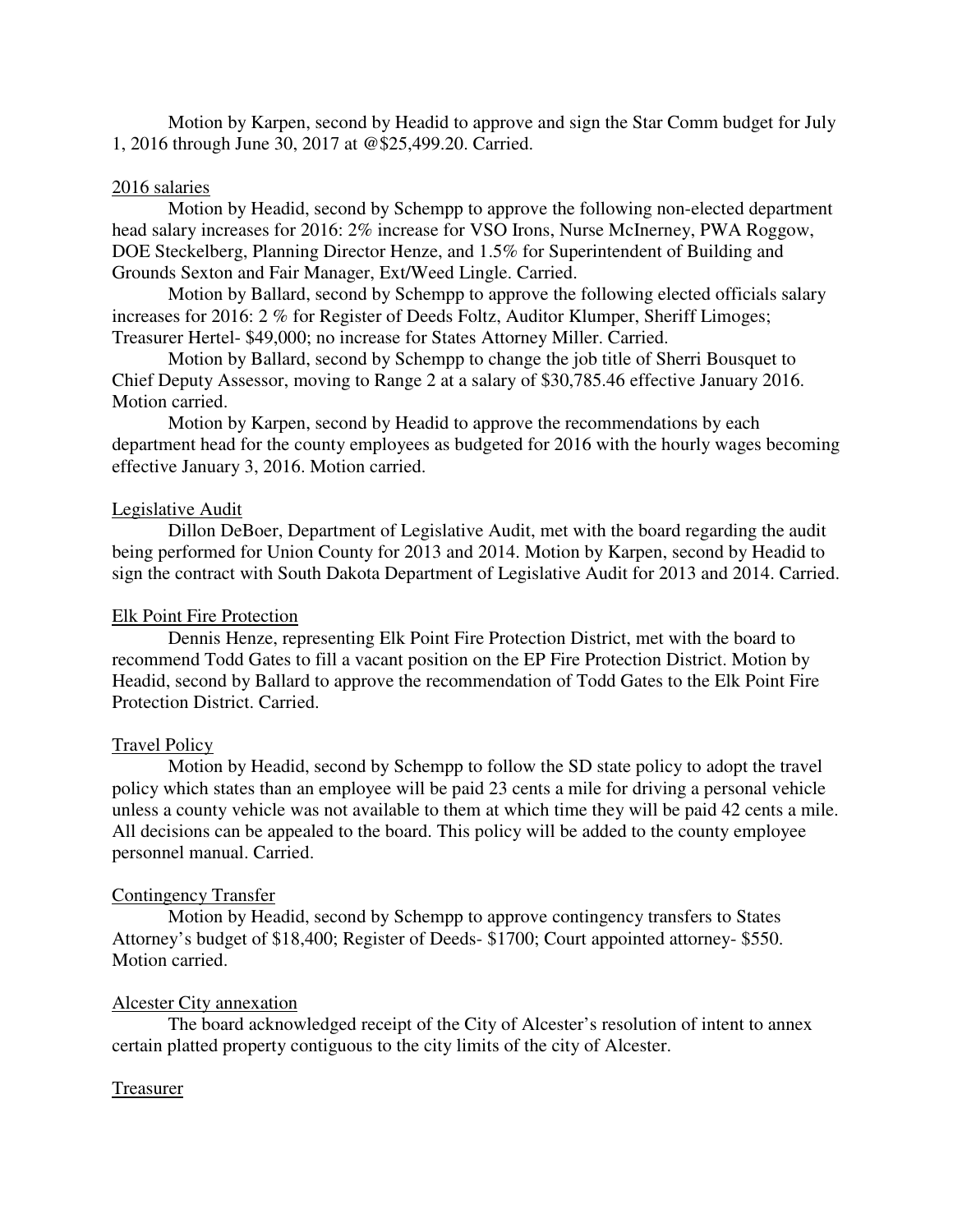Treasurer Hertel met with the board regarding the long/short balance of \$25.22. Motion by Karpen, second by Ballard to write off the \$25.22 long balance to the General Fund. Motion carried.

#### Recess

Chairman declared a recess at 10:55 to 11:00.

## Year in Review

The commissioners discussed 2015 year in review.

#### Claims

Motion by Schempp, second by Ballard to approve the following claims. Carried.

The following claims have been audited, approved and warrants drawn on the same: Bi-weekly payroll for 12-24-2015: Auditor \$184.80; Treasurer \$376.20; State's Attorney \$225.00; Public Building \$886.88; Register of Deeds \$666.50; Sheriff \$32,700.68; Nurse \$189.66; WIC \$353.16; Highway \$20,061.16; OASI \$; \$3977.14.2015 Deductible \$725.00; Alcester Fire Dept (Allot) \$8,184.71; Asphalt Zipper (Maint) \$495.53;Automatic Door Group (Door) \$3,060.00; Beresford Fire Dept (Allot) \$8,184.71; Beyond Technology (Computer) \$1,246.99; Bob Barker Company (Supp) \$52.60; Bomgaars (Supp) \$83.98; Brown & Saenger (Supp) \$600.00; Butler Machinery (Repair) \$17,027.84; Campbell Supply (Supp) \$707.79; CDW Government (Computer) \$1,599.14; Century Link (Util) \$1,556.21; Children's Inn (Allot) \$753.00; Christy Smith Funeral Home (Funeral) \$2,000.00; City of Elk Point (Util) \$4,295.31; Community Health Clinic (Care) \$150.78; Consolidated Communication (Util) \$122.70; Crary Huff Law Firm (Pub Def) \$2,033.92; D-P Tools (Tools) \$284.90; Dale Neely (Mileage) \$12.60; Dan Fullenkamp (Mileage) \$1.68; Dave Reiff (Mileage) \$14.28; Dept of Revenue (Title Fee) \$55.00; Doyle Karpen (Mileage) \$30.24; Employee Data Forms Of Mo (Supp) \$36.75; Farm & Home Publishers (Supp) \$195.00; Fastenal (Supp) \$549.61; Glock Professional (Reg) \$250.00; Guarantee Oil (Supp) \$118.75; Heaven's Best Carpet Cleaning (Carpet Cleaning) \$1,750.00; Honeywell (Maint) \$6,930.87; Industrial Tools & Machine (Supp) \$225.44; Integrated Technology & Security (Maint) \$7,404.00; Interstate Power Sys (Maint) \$1,592.00; Jack's Uniform & Equip (Cloth Allow) \$78.90; Jefferson Fire Dept (Allot) \$8,184.71; Jeffrey T Myers (Pub Def) \$2,033.92; Jones Food Ctr (Supp) \$15.16; Juror Fees \$506.68; Katie Johnson (Pub Def) \$2,033.92; Knoepfler Chevrolet (Repair) \$2,104.11; Kone (Maint) \$710.00; Law Enforcement Sys (Supp) \$260.00; Lawson Products (Supp) \$229.65; Limoges Svc & Repairs (Repair) \$2,845.00; Lowell Cook Const (Maint) \$345.00; Marvin Schempp (Mileage) \$81.48; Matheson (Supp) \$372.21; Maxine J Risty (Transcript) \$34.50; Mcleods (Supp) \$39.37; Medical Waste Transport (Maint) \$106.70; Microfilm Imaging Sys (Maint) \$124.00; MidAmerican Energy (Util) \$1,661.23; Milton Ustad (Mileage) \$92.40; Morbark (Equip) \$37,484.01; Morphotrak (Contract) \$6,192.89; Muller Auto Parts (Repair/Supp) \$61.77; Newman Traffic Signs (Supp) \$180.56; Noll Collection Svc (Collections) \$70.79; Northern Truck Equip (Repair) \$294.67; Northland Products (Supp) \$3,823.50; Nygren's True Value (Supp) \$65.54; Office Systems (Maint) \$428.00; Pedersen Machine (Mower) \$5,775.00; Perkins Office Solutions (Supp) \$57.15; Peterson, Stuart, Rumpca & Rasmussen (Pub Def) \$6,101.75; Pitney Bowes (Rental) \$371.16; Quill (Supp) \$460.88; RDO Equip (Repair) \$10,350.58; Richard Headid (Mileage) \$26.88; Robert Ballard (Mileage) \$47.04; Robert James (Mileage) \$21.84; Royal Car